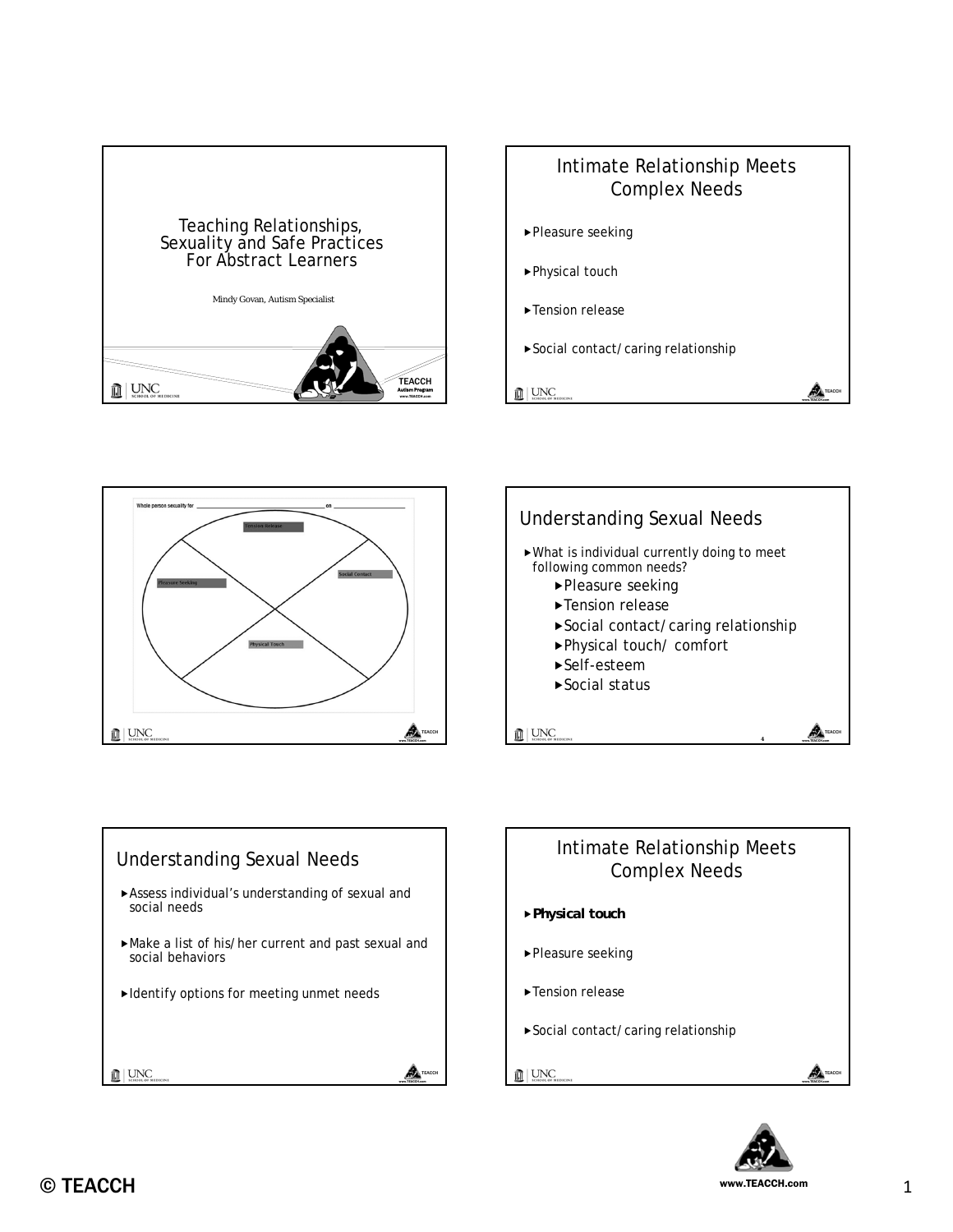







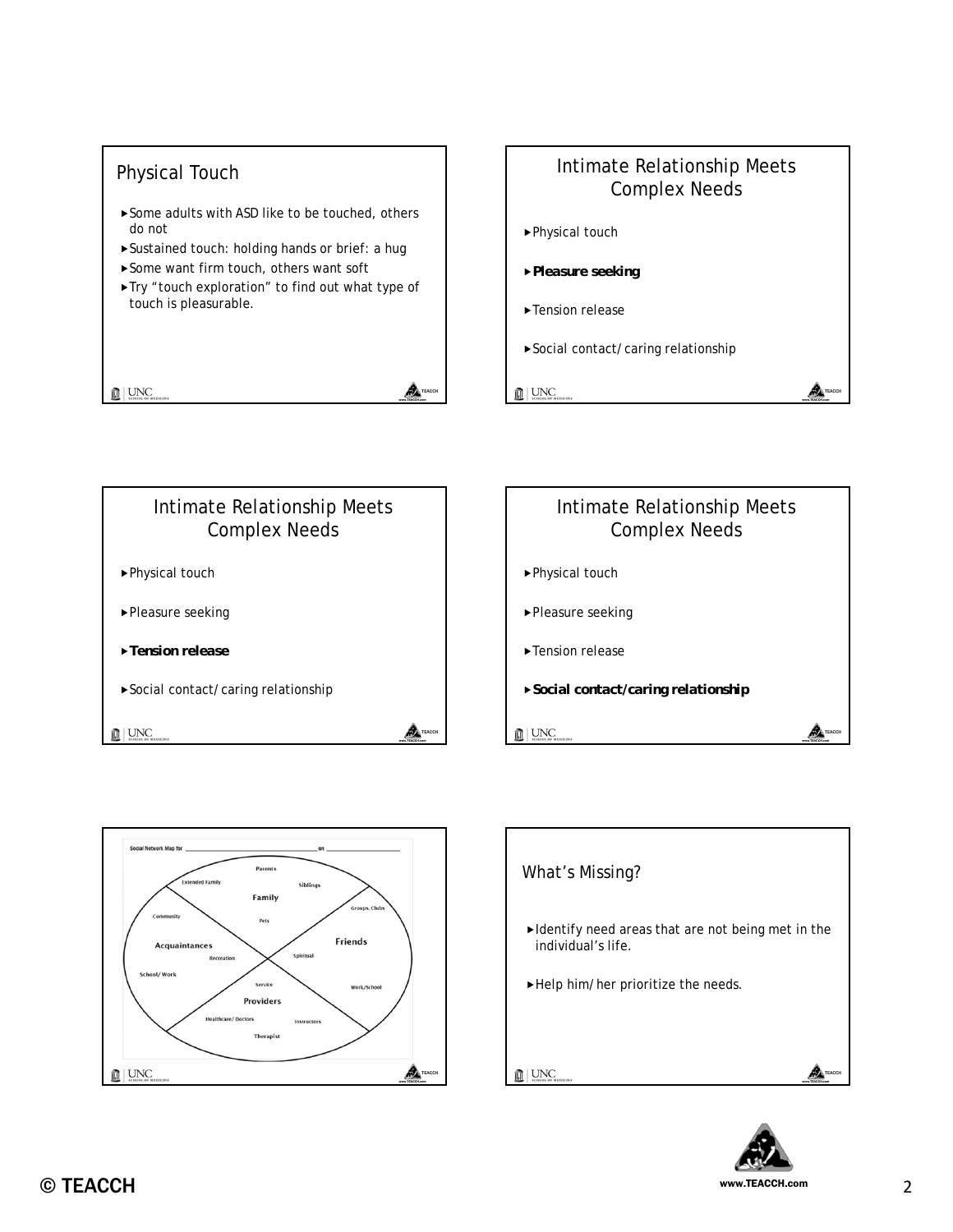







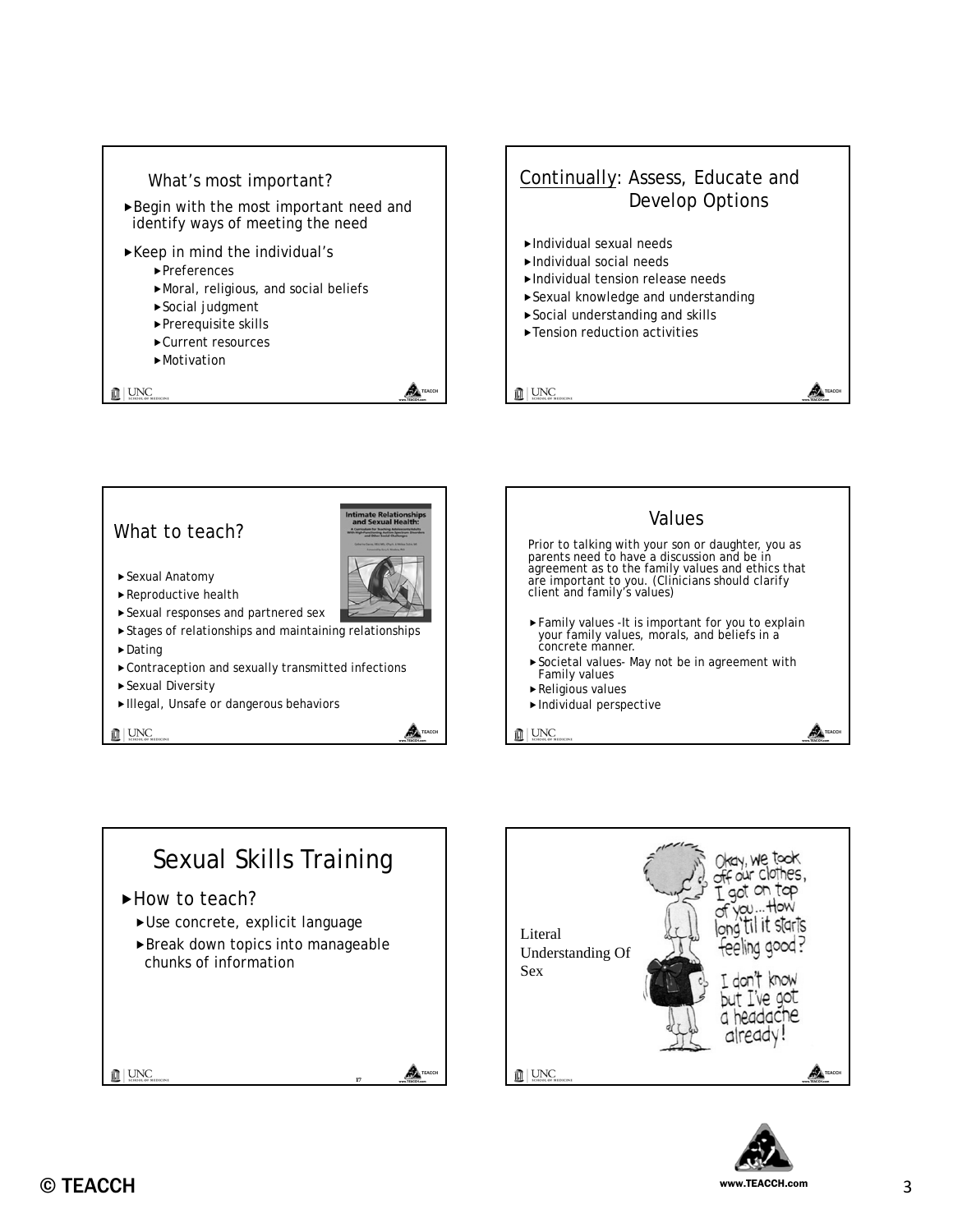

TEACCH www.TEACCH.com



- Privacy Notebook Rules
	- All communication is to be written
	- Any question can be asked, no topic is off limits. You may be surprised by the questions that are asked.
	- Try to answer all questions honestly, if you do not know the answer, then say so. If you can provide a<br>resource to find the information, you can provide that.
	- Once your response is written, place book on bed of asker.
	- If you would like to discuss what was asked, you must ask in writing and respect the answer. Asking questions should not feel intimidating.
- What is written in the book is **private** and not to be shared or talked about unless both people agree.

**血** UNC



Try to learn the "lingo" for teens and sex, sexual acts, body parts, and masturbation and then educate your child ahead of time what the different sayings mean.

TEACCH

៳ www.TEACCH.com

- Unfortunately the sayings and terms can get our kids in trouble. " Can I see your kitty?" can cause a slap in the face or a suspension.
- Older sibs, cousins, or neighbors may be able to help you become familiar with terms.

 $\mathbb{R}$  UNC

#### Slang Terms Masturbation: Wanking, Jacking off, Pulling the hood, Tickling the bean, Choke the chicken Kissing: Make out, Snog, Play tonsil hockey, Exchange spit, Peck ▶ Oral Male Sex: Blow job, Suck off, Chrome his dome, Get head ▶ Oral Female Sex: Dine at the Y, Eat fur pie, Muff dive, Munch carpet ► Intercourse: Bang, Do the nasty, The horizontal bop, Beat the cheeks, Bump the fuzzies, Do, Boink  $\frac{1}{\text{min}}$  UNC A. www.TEACCH.com



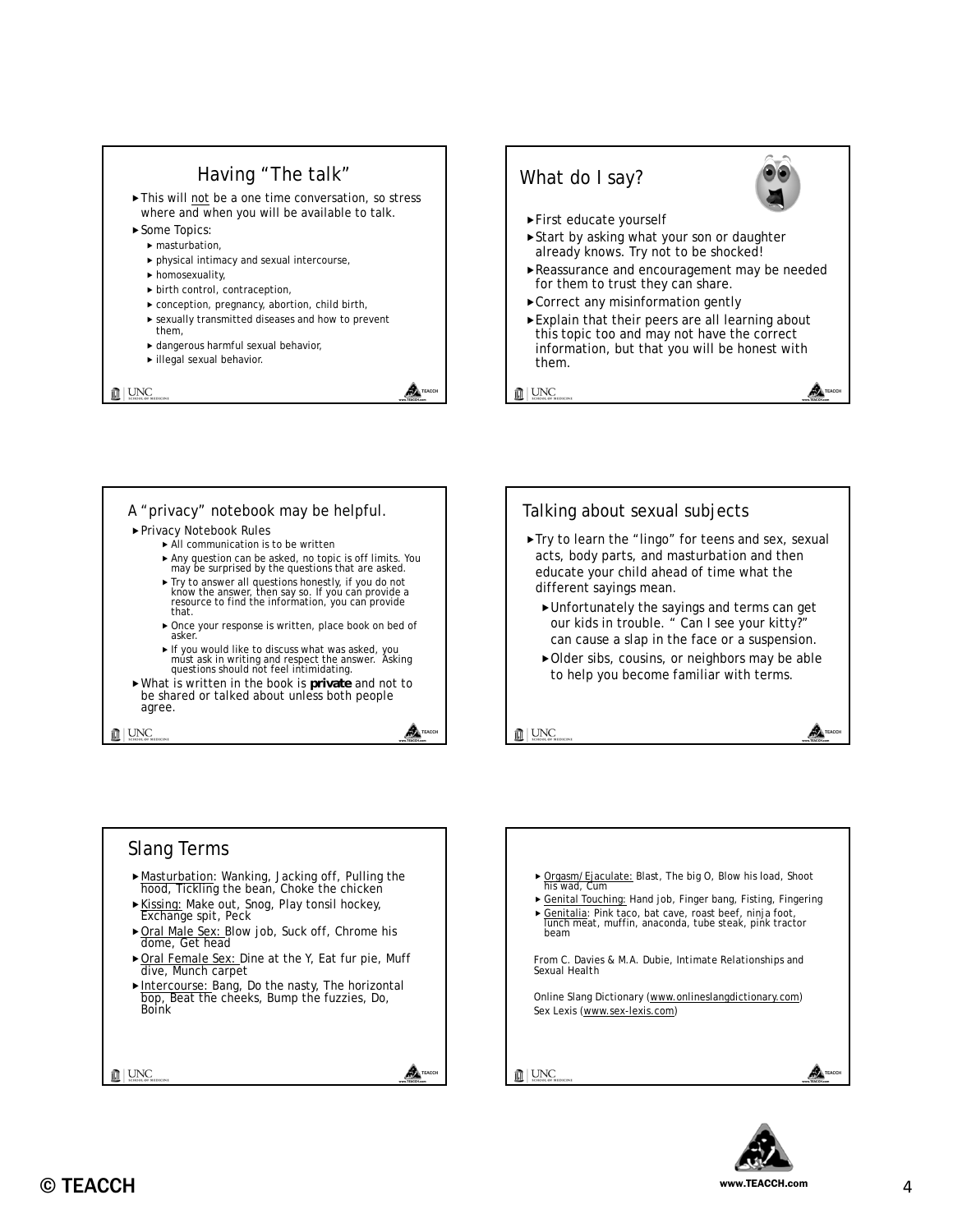









www.TEACCH.com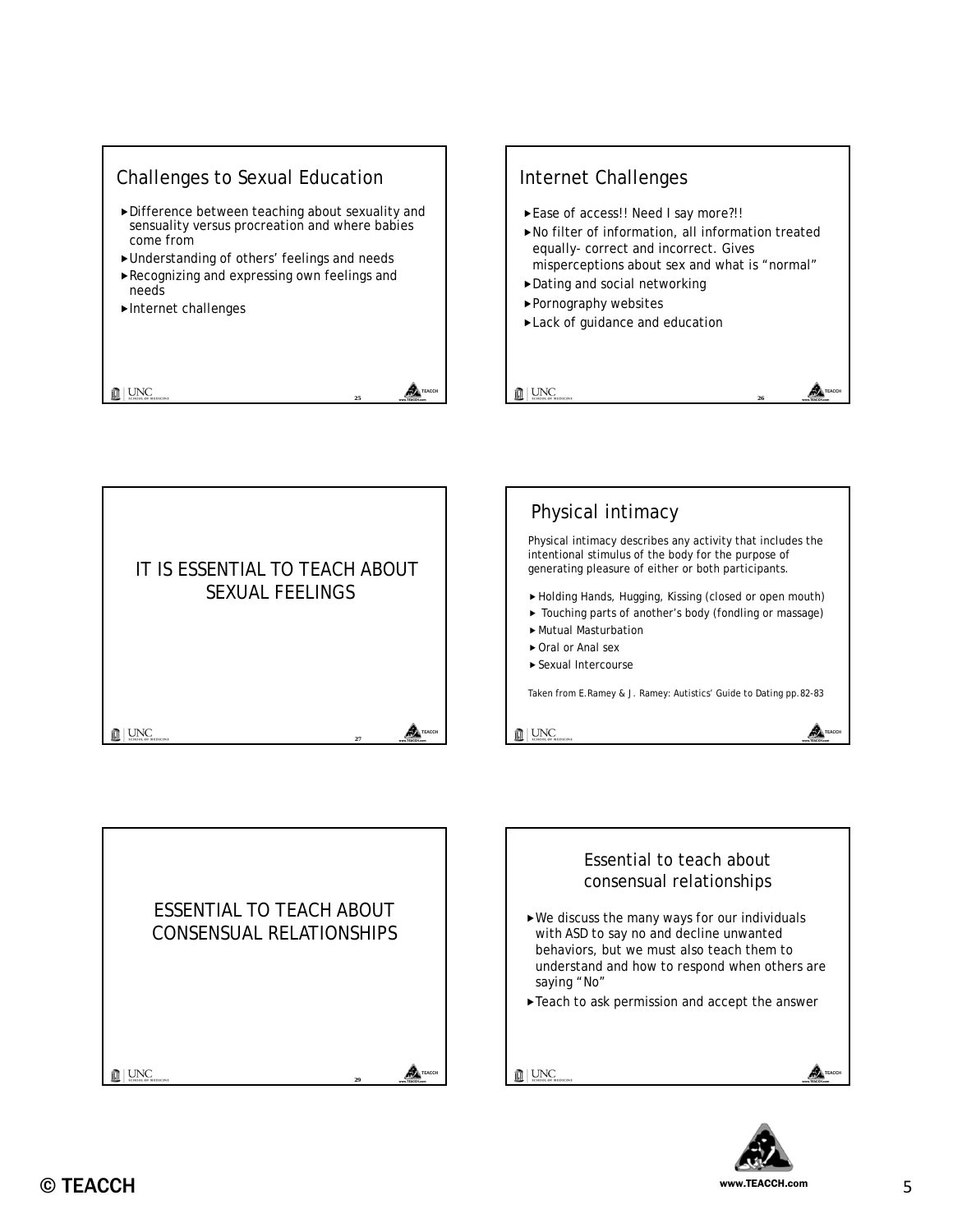## Saying "No"

- ▶ "I'm incredibly flattered, but no, thank you."
- "No, but thank you for asking"
- $\blacktriangleright$  "No"
- Use the NICE strategy
	- ► Say No
	- Use I statement, "I do not want to have sex"
	- ▶ Change the topic
	- ► Have an Exit plan

 $\mathbf{L}$  UNC

### Consent

- Before any physical intimacy both people must give consent either verbally (by saying yes) or nonverbally (by initiating the intimate activity)
- Always get consent, don't assume even if you have been intimate before
- Either person has the right to say "No" at anytime. There is no point that is too far or too late to say "No"
- If you do not get consent, No intimate activity should take place. If you continue then it is a sexual assault.

TEACCH www.TEACCH.com

⚠

 $\mathbf{L}$  UNC

TEACCH www.TEACCH.com







## Resolving Issues in Sexual Relationships

- Relationship needs to be based on what works for couple – may be atypical
- Direct communication about what each person wants and does not want
- Clear rules for what to say and do in dating situations

**III** UNC

</u> www.TEACCH.com

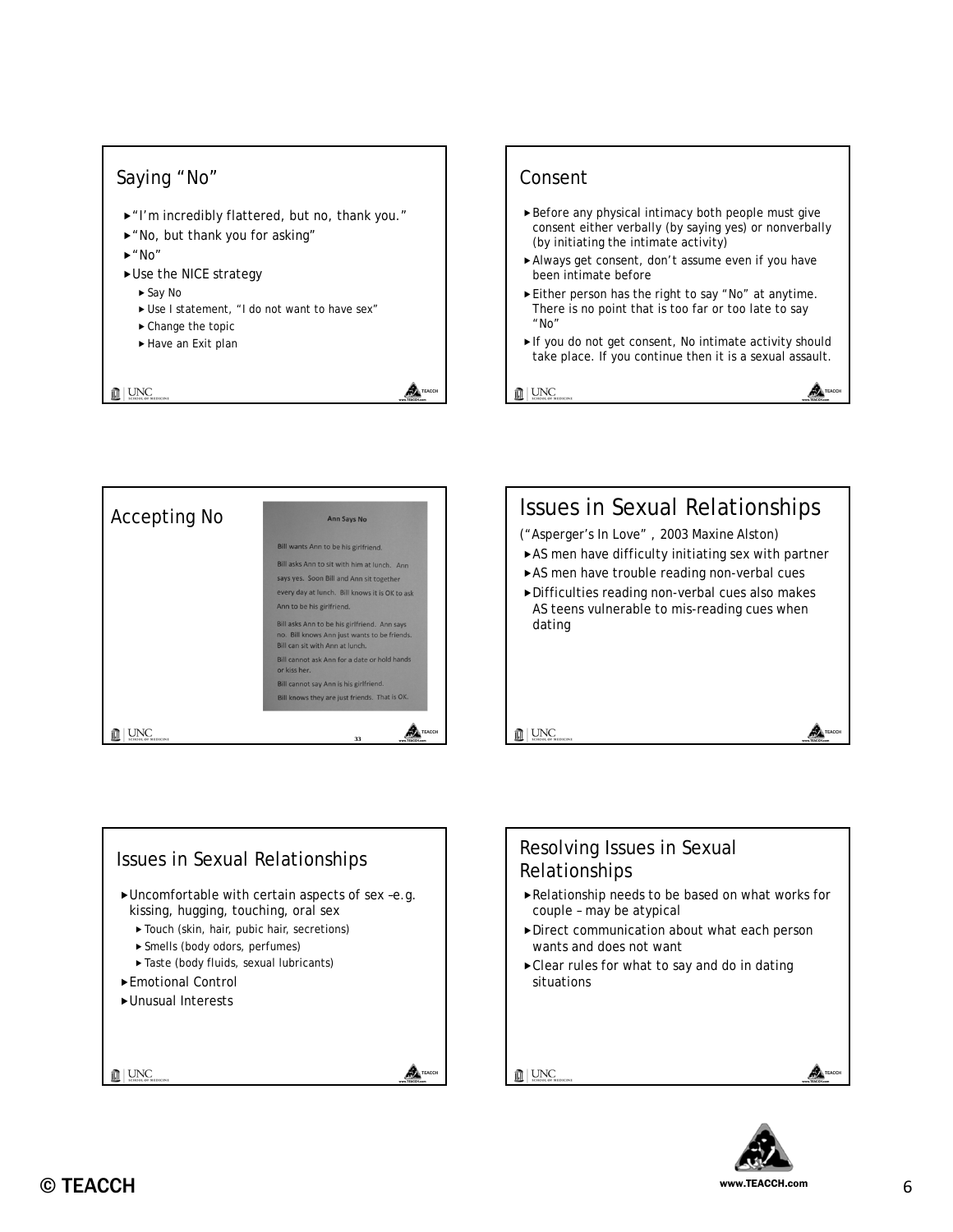





⚠ www.TEACCH.com



### Other issues that interfere with intimate relationship

- Communication difficulties
	- Difficulty with non-verbal communication
	- Problems understanding emotions of others
	- ► As a result don't always remember conversations about emotions
	- And can't predict emotional reactions of others

**III** UNC



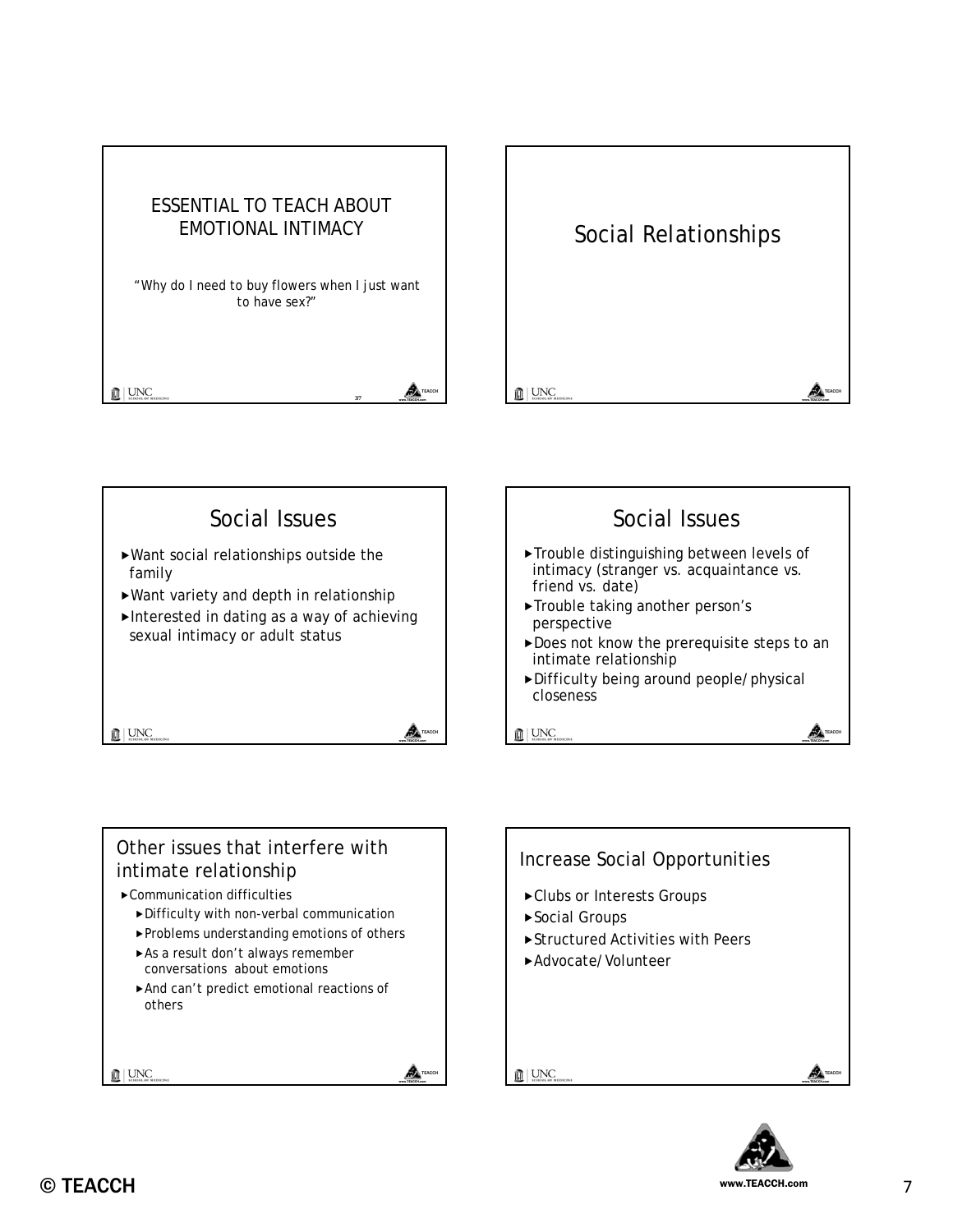### GOAL

 $\mathbf{L}$  UNC

▶ Provide training on the different types of relationships and levels of intimacy and the prerequisite skills and behaviors necessary to achieve these relationships

> TEACCH www.TEACCH.com

> TEACCH www.TEACCH.com

Awww.TEACCH.com

# Strategies for Teaching Social Skills Define Social Skills or Relationships in concrete terms  $\mathbf{L}$  UNC ⚠ TEACCH www.TEACCH.com

### Defining Relationships

- What is a friend?
- Who do you ask on dates?
- What do you need to know before you ask someone out?
- What is a Boyfriend or Girlfriend?
- What does it mean to be married?
- What is a Stranger?

 $\mathbb{R}$  UNC



#### Prerequisites to dating (By Newport and Newport,2002)

- Good personal hygiene
- Finding a variety of activities that you enjoy and would do by yourself
- Practice the "date"
- ► Learning not to talk about your special interests all the time
- Practice asking someone(don't ask more than 3 times)

 $\sum_{\text{smooth of }M}$ 



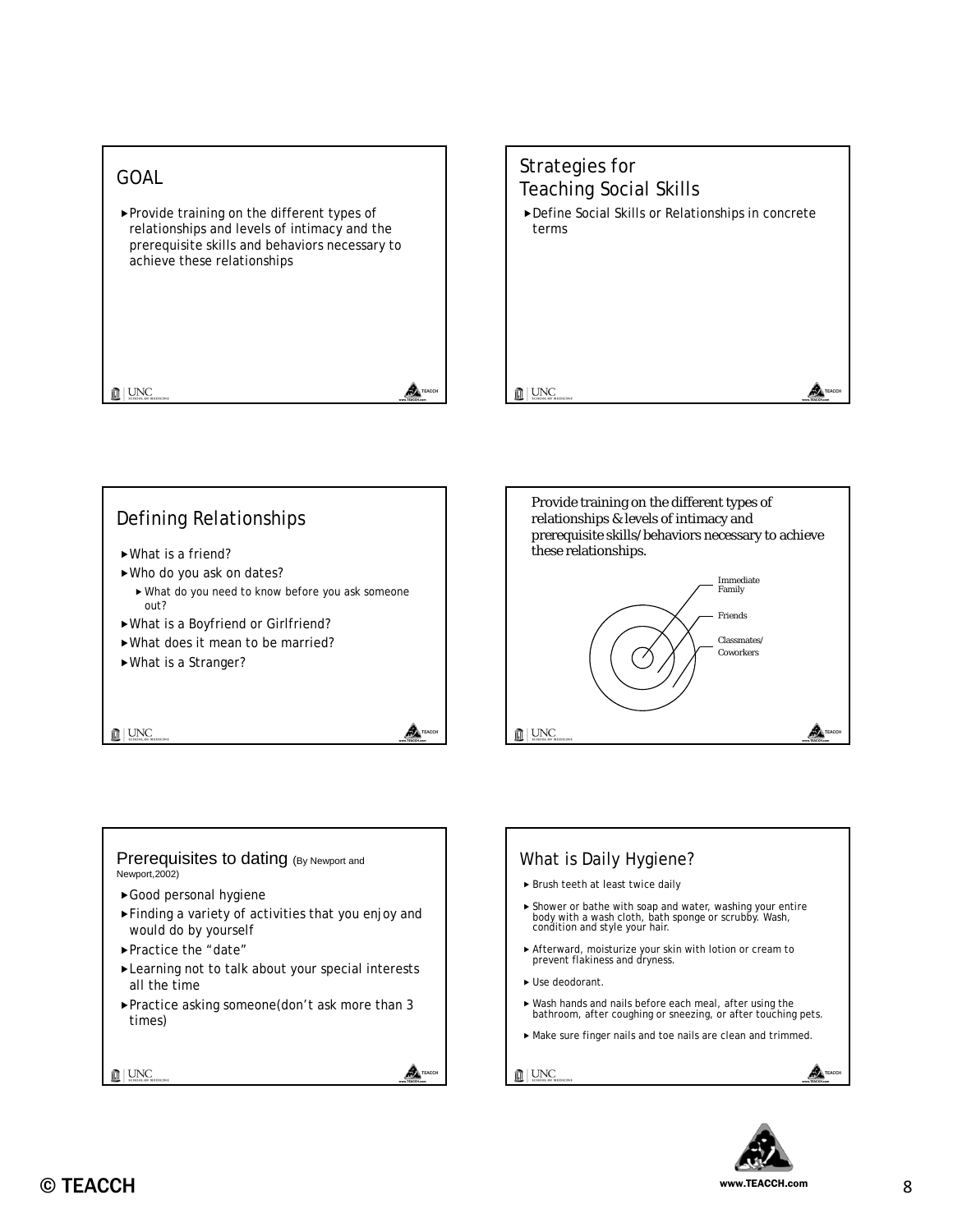

# Safe Places to meet for First Date Public Restaurant ► Coffee Shop Park during daylight hours ▶ Church social ▶ Social club Friends or relatives home ▶ Club or hobby group  $\mathbf{L}$  UNC TEACCH

www.TEACCH.com







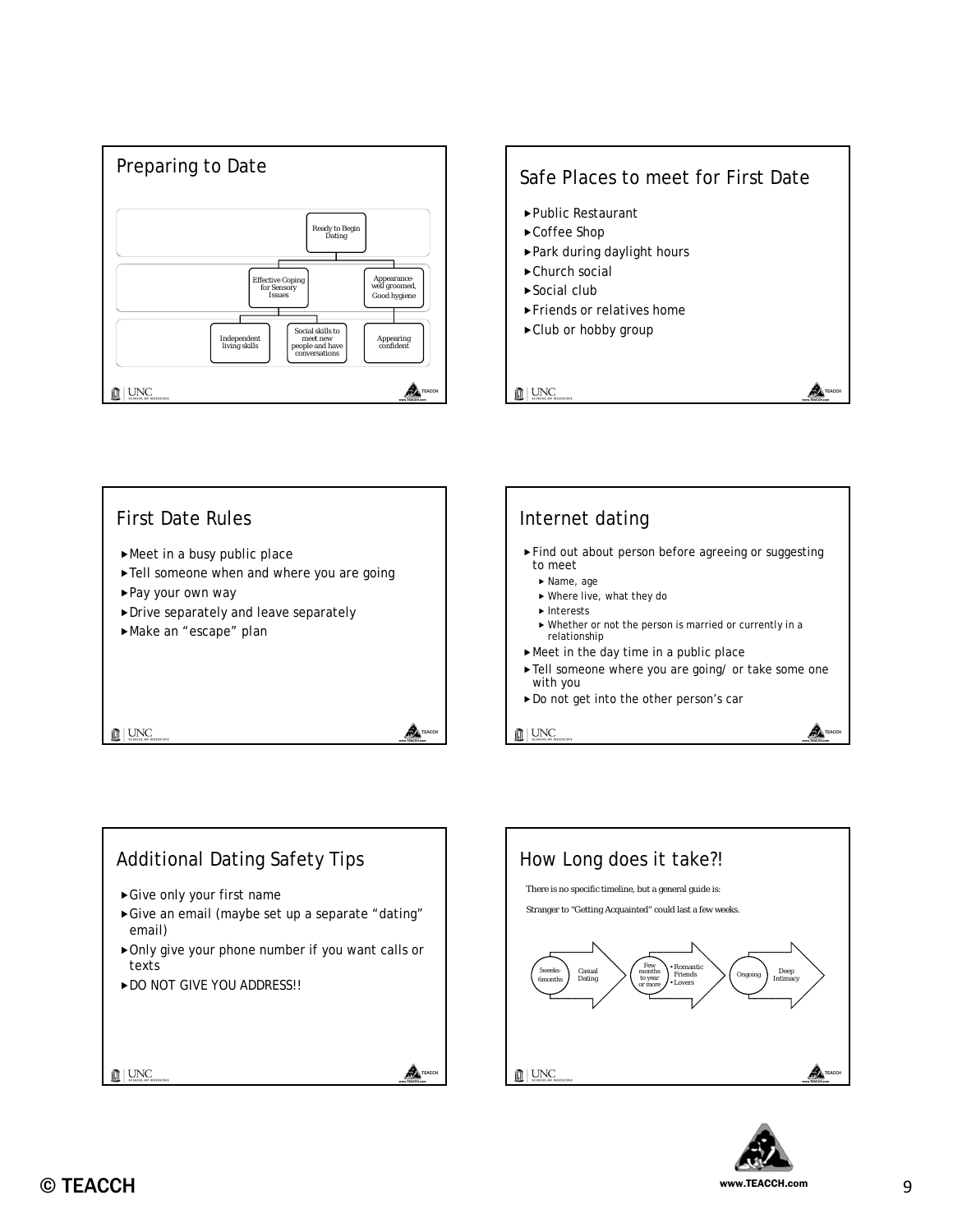#### **Getting Married**

- 1. Some people get married when they are all grown up.
- 2. When people get married, they move away from home. They don't live with their mothers or brothers anymore. They move to a new place with their wives.
- 3. Before people get married, they have to know how to take care of themselves.
- 4. They have to know how to cook lots of meals.
- 5. They have to know how to do their laundry.
- 6. They have to know how to clean their apartment or house.
- 7. There are lots of things they have to know how to do.

 $\mathbf{L}$  UNC

# Getting Married (continued) 8. Also before people get married, they have to have money. They need money to pay for the wedding. They need money to pay their rent and other bills. They need money to buy food and clothes and medicine. 9. Some people do not get married. 10. They are called bachelors (some people say single). Bachelors (single people) can still have girlfriends/boyfriends. Bachelors (single people) can still have fun. Bachelors (single people) can be happy. 11. I can be happy even if I don't get married.  $\mathbf{L}$  UNC TEACCH www.TEACCH.com

# Intimate Relationships

Many Neuro Typical relationships develop with the goal of marriage. Does the goal of intimate relationships have to be for marriage or commitment?

What does marriage mean for the person with ASD? People with ASD:

may not want to share their living space

may prefer to be alone

may not have the advanced social skills required

 $\mathbb{R}$  UNC

# Sexual Diversity Homosexuality

Bisexuality

TEACCH www.TEACCH.com

TEACCH www.TEACCH.com

A

ADwww.TEACCH.com

▶ Transgender

Websites:http://www.glaad.org/reference/transgender

http://lgbtqia.ucdavis.edu/lgbt‐education/lgbtqia‐glossary

Common question from parents "Is this real or just an autism special interest?"

 $\mathbb{R}$  UNC

### Homosexuality

- Appears to be equally prevalent in people with ASD
- Parents question whether individual truly understands and whether gender preference is affected by social problems of autism
- Face same difficulty as individuals without ASD in finding a relationship

 $\mathbb{R}$  UNC





AA www.TEACCH.com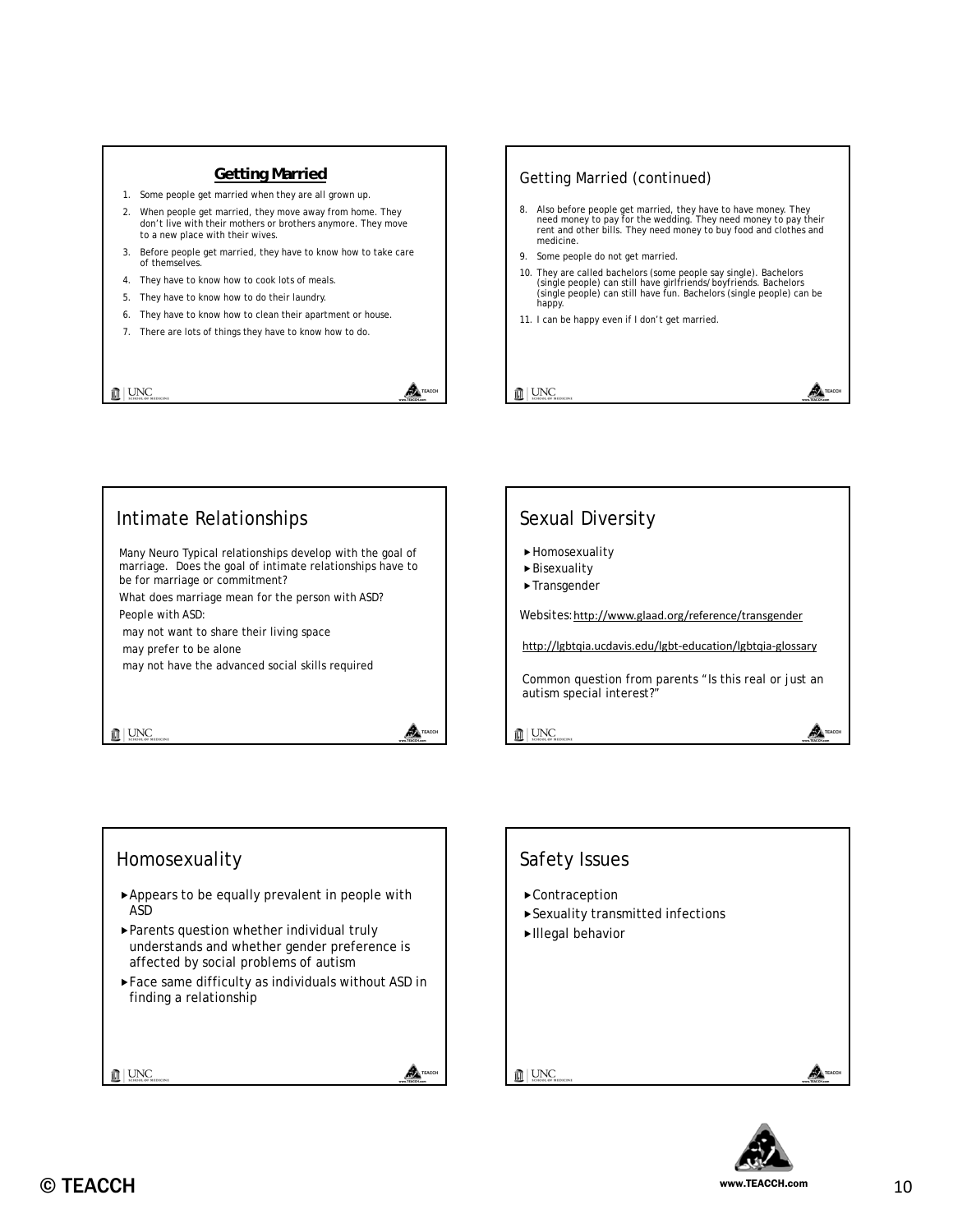







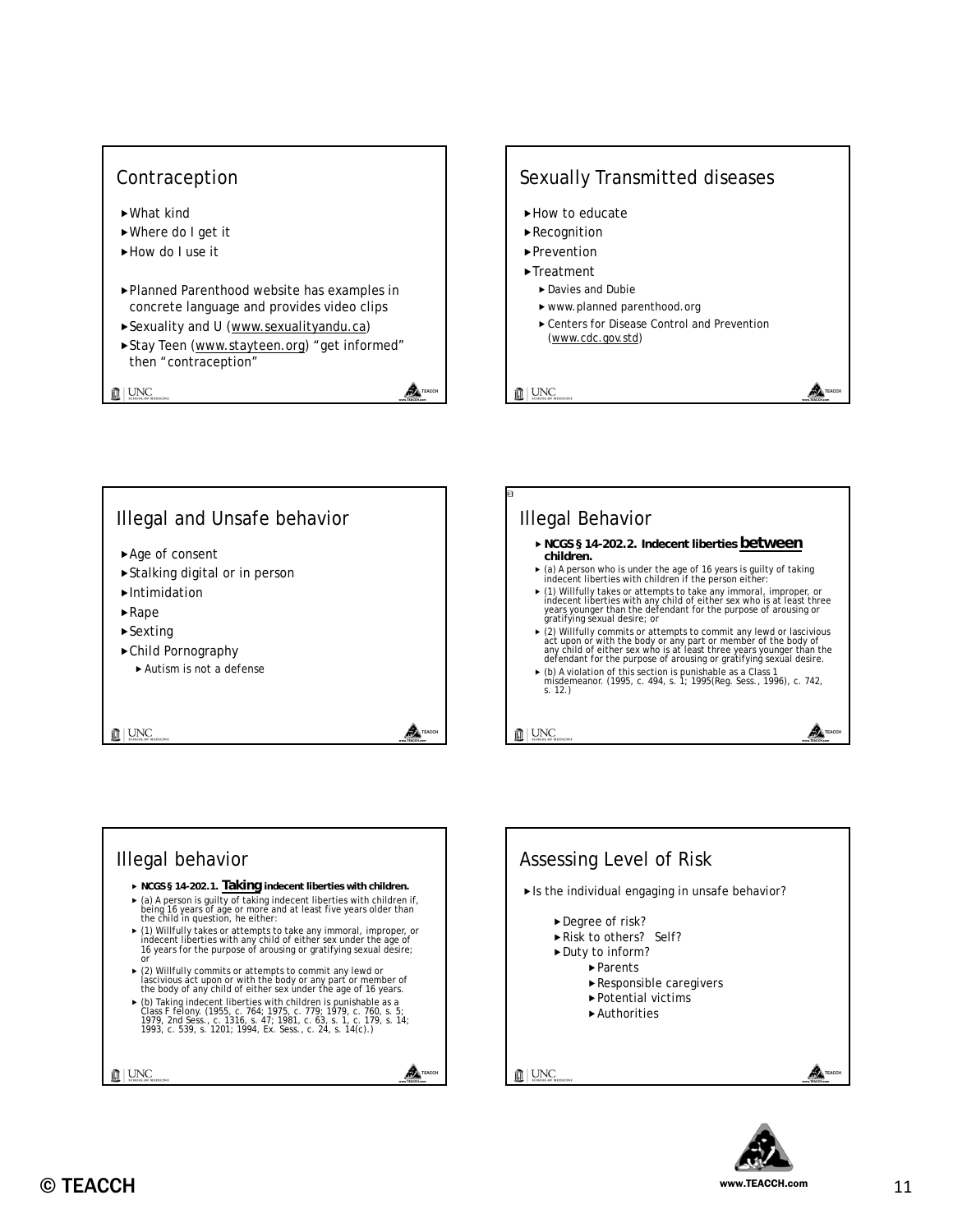